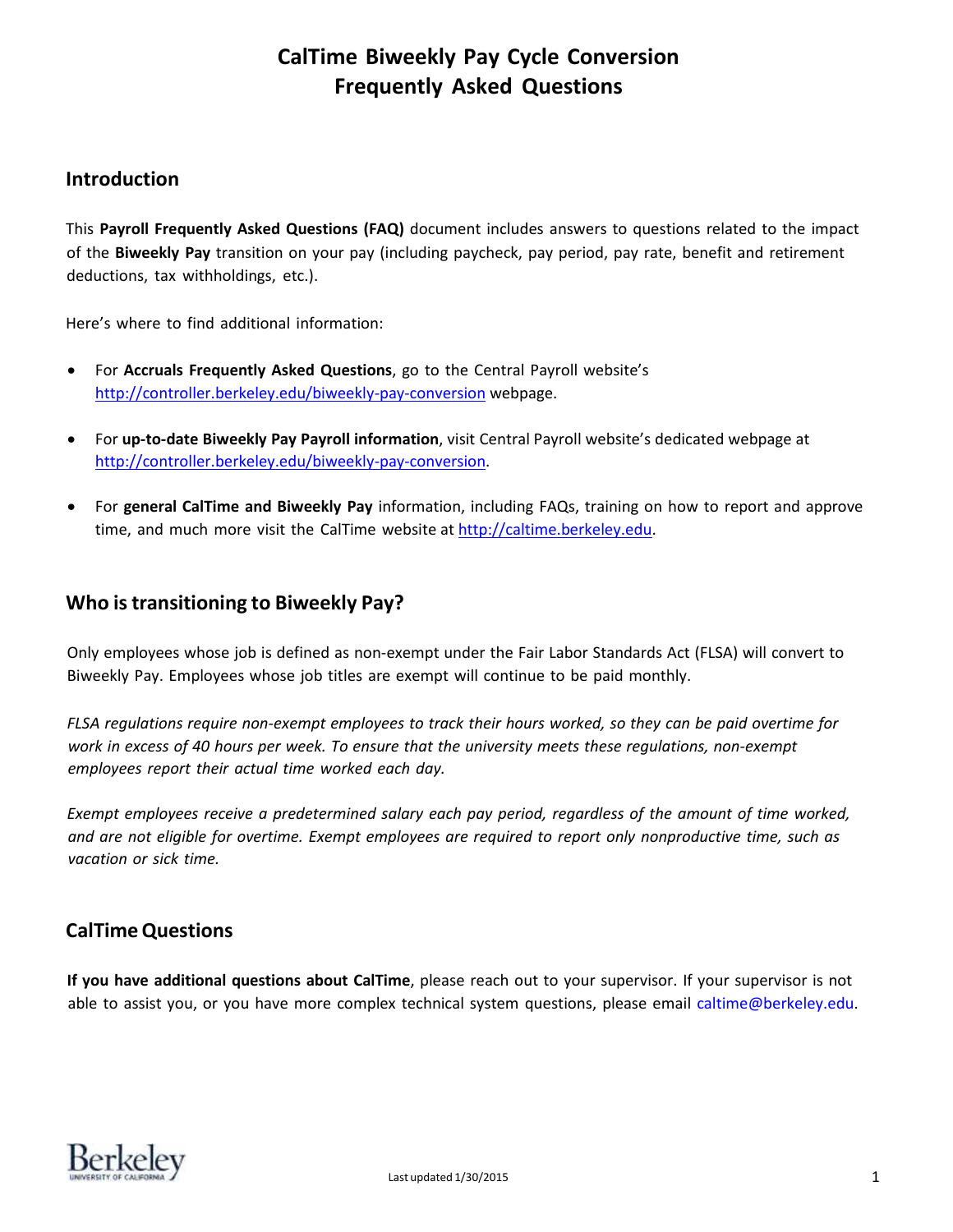## **Exempt vs. Non-Exempt Status**

- **1.** What do "non-exempt" and "exempt" mean?
- **2.** How can I find out if I am a non-exempt or an exempt employee?

## **How will this change impact me?**

- **3.** What are the biweekly paydays?
- **4.** How much money I will get paid with each biweekly paycheck?
- **5.** How can I calculate my hourly rate from my previous monthly or annual salary?
- **6.** How many biweekly paychecks will I get?
- **7.** Is being paid biweekly the same as being paid semi---monthly?
- **8.** I'm currently paid on the first of the month. What will my new payday be?
- **9.** I'm now being paid semi-monthly (on the 8<sup>th</sup> and the 23<sup>rd</sup>). Will I convert to the Biweekly Pay schedule?
- **10.** Do I need to make changes to my direct deposit as a result of transitioning to Biweekly Pay?
- **11.** What if I pay some of my bills through automatic bill pay?

## **Benefits and deduction inquiries**

- **12.** I have been paying my benefits once a month. Will this change with Biweekly Pay?
- **13.** I learned that even though my first biweekly check (Nov. 19) will only include 1 one week of earnings, UC Berkeley is taking half of my monthly benefits deductions from that paycheck. Why?
- **14.** What is a Benefit Deduction Holiday?
- **15.** When is my retirement deduction taken?
- **16.** I contribute to my 403(b) and 457(b) plans. When will my contributions be taken?
- **17.** Will I need to make any changes to my taxes or withholdings?
- **18.** How does the change in pay frequency affect my Federal and State income taxes?

## **Miscellaneous**

- **19.** Will employees in academic job titles (positions) transition to biweekly pay?
- **20.** I have a garnishment deduction. How will the transition to biweekly pay affect the amount deducted for my garnishment?
- **21.** Prior to November 1, 2014 pay was based on 12 calendar months. How will my earnings be affected now that we have switched from monthly paychecks to biweekly paychecks?
- **22.** Is my pay based on 2088 or 2080 hours worked per year?

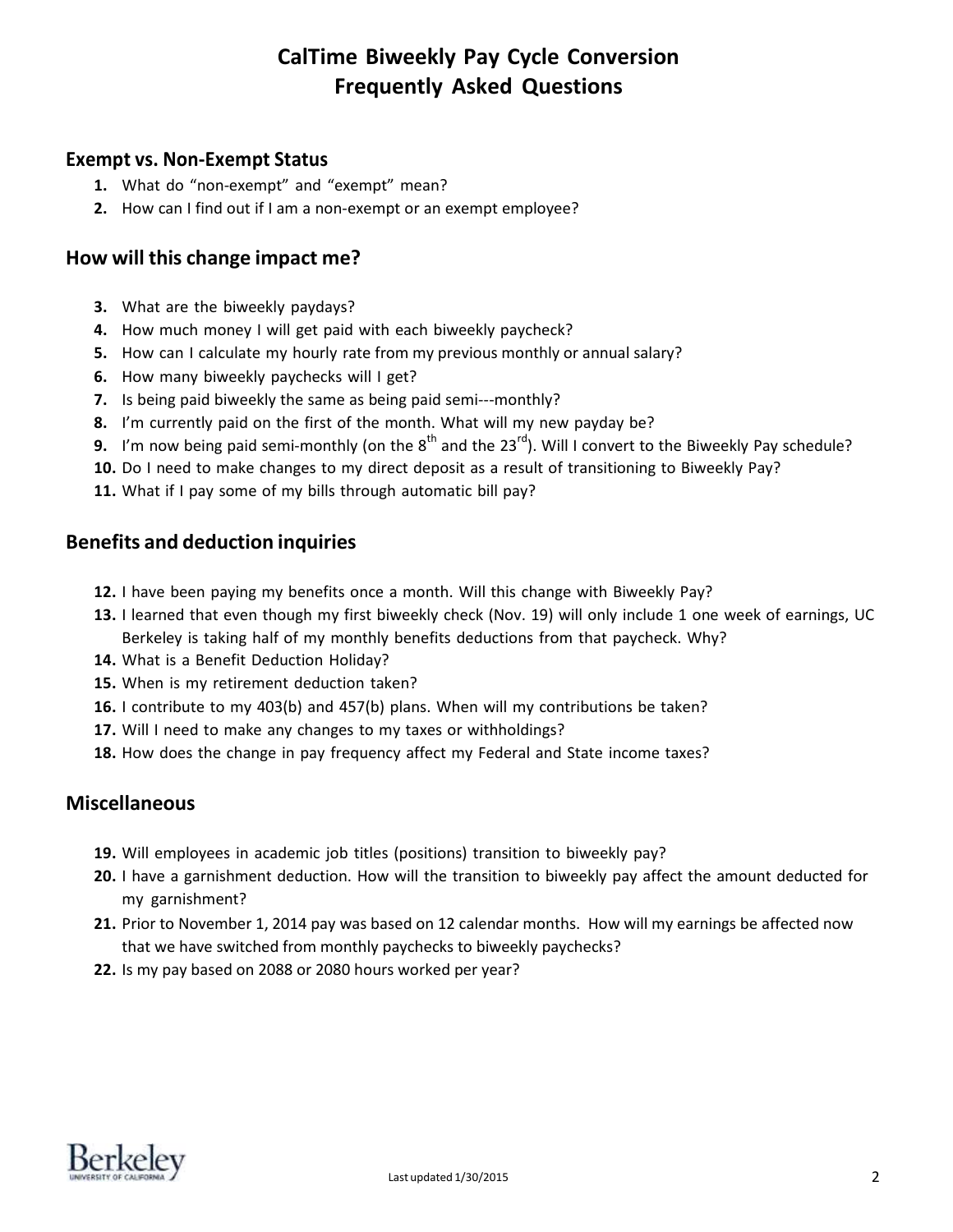## **Exempt vs. Non-Exempt Status**

- **1. What do "non-exempt" and "exempt" mean?**
	- **Non-exempt** employees are eligible for overtime under the Fair Labor Standards Act (FLSA) and record their actual time worked.
	- **Exempt** employees are not eligible for overtime.

## **2. How can I find out if I am a non-exempt or an exempt employee?**

If you are unsure of your exemption status, you can do the following to find out:

- Login into [http://blu.berkeley.edu](http://blu.berkeley.edu/) with your CalNet ID, and the top left corner of the webpage will display "non-exempt" or "exempt."
- If you know your title code, you can go to https://tcs.ucop.edu/tcs/jsp/nonAcademicTitlesSearch.htm.
- If you don't have online access or are still unsure, please check with your supervisor.

# **How will this change impact me?**

## **3. What are the biweekly paydays?**

Non-exempt employees will receive their earnings every other Wednesday. Please refer to the **Biweekly Payroll Calendar** available in the CalTime website at [http://caltime.berkeley.edu](http://caltime.berkeley.edu/) for a complete list of the pay dates for 2014.

### **4. How much money will I get paid with each biweekly paycheck?**

Yes. You can use the **Biweekly Pay Calculator** located on the Central Payroll website at [http://controller.berkeley.edu/payroll](http://controller.berkeley.edu/payroll/) to find out. (You will need to enter various numbers from your pay stub into the calculator.)

### **5. How can I calculate my hourly rate?**

You can calculate your hourly rate (based on a 40-hour workweek) as follows:

Take your former monthly salary and divide by 174. (The number 174 is the UC standard of estimating the number of working hours in month). For example, if your monthly salary was \$3250 per month: \$3250/174 = \$18.68.

## **6. How many biweekly paychecks will I get?**

You will receive a minimum of 26 and a maximum of 27 paychecks in a year.

Because biweekly periods don't always line up exactly to the calendar year, there is often a biweekly pay period that crosses over from December to January. Because of this, the gross pay reported on an annual W---2 tax form may not match exactly to your annualized pay (hourly rate x 2088 hours), and occasionally *there will be 27 periods in one year.*

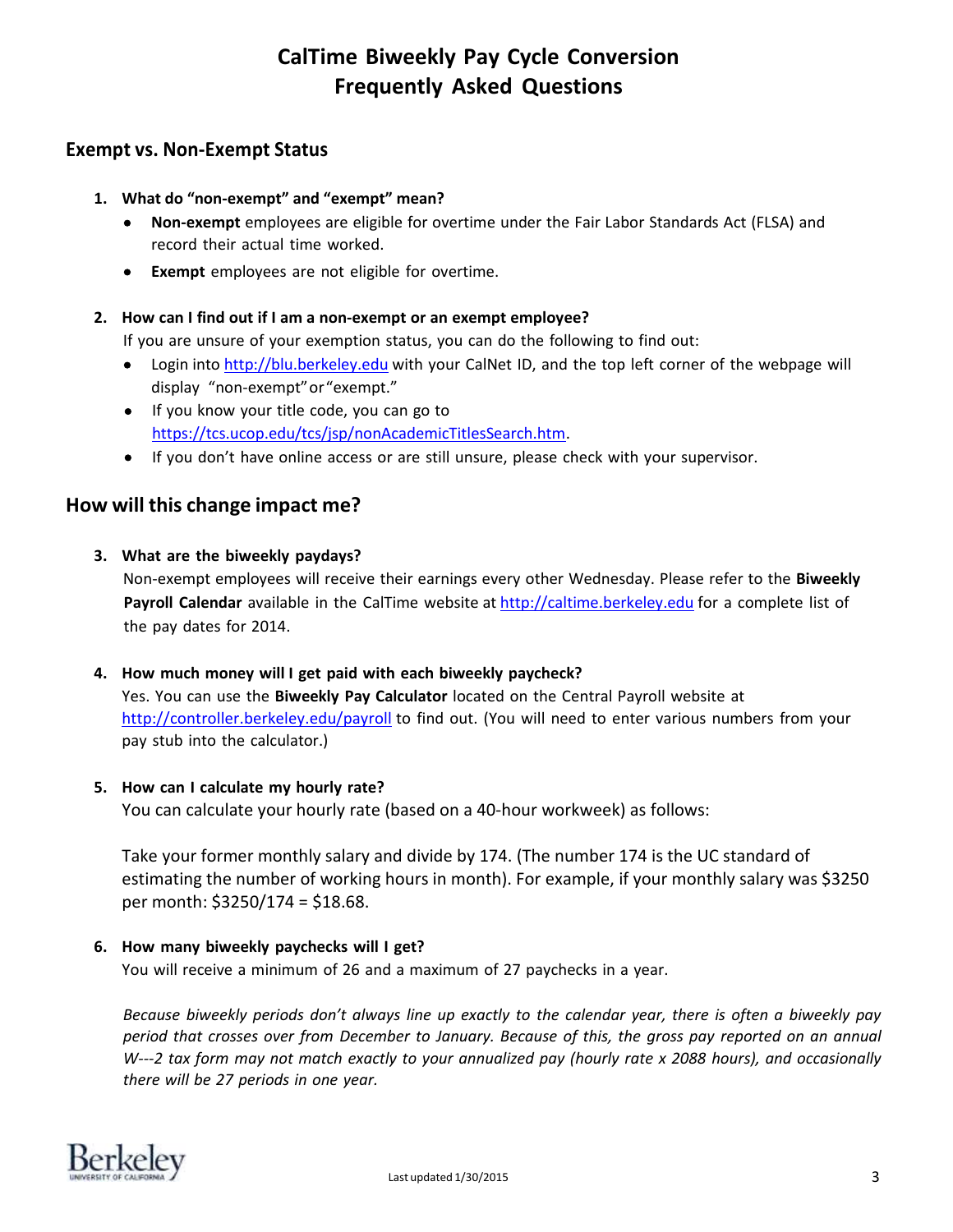#### **7. Is being paid biweekly the same as being paid semi-‐‐monthly?**

It is not. People who are paid on the biweekly schedule will get a paycheck every other Wednesday, for two weeks of work. (Some months they will receive three paychecks.) Being paid semi---monthly means receiving a paycheck twice a month, no matter how many weeks there are in a month.

Please refer to the **Biweekly Payroll Calendar** available in the CalTime website at [http://caltime.berkeley.edu](http://caltime.berkeley.edu/) for a complete list of the pay dates for 2014.

#### **8. I'm currently paid on the first of the month. What will my new payday be?**

If you are exempt, you will continue to be paid on the first of the month. If you are non-exempt you will receive your earnings every other Wednesday.

9. I'm now being paid semi---monthly (on the 8th and the 23rd). Will I convert to the Biweekly Pay **schedule?**

You will only convert to the biweekly pay cycle if your job is defined as non-exempt under the Fair Labor Standards Act (FLSA).

10. Do I need to make changes to my direct deposit as a result of transitioning to Biweekly Pay? No. If you have set your pay earnings to be delivered through direct deposit, you will automatically continue to receive them via direct deposit.

### **11. What if I pay some of my bills through automatic bill pay?**

If you transitioned to Biweekly Pay and have automatic bill pay set up for any regular expenses, such as mortgage payments, student loan payments or car payments; we encourage you to work directly with your financial institution(s) to change payment dates as needed.

## **Benefits and Deduction Questions**

**12. I have been paying my benefits once a month. Will this change with Biweekly Pay?**

Yes. Payroll deductions will be split across the biweekly paychecks. Deductions are either fixed amounts (e.g. \$25) or a percentage of earnings (e.g. 2%). Fixed deductions are divided and deducted twice monthly. Percentage based deductions are deducted every check.

*For months with three pay periods, one paycheck will have no fixed flat dollar deductions taken (e.g., transit and parking deductions, credit union deductions, 403(b) loan payments, etc.). These paydays, referred to as "Benefit Deduction Holidays," will occur twice a year. They will be conveyed on the Biweekly Payroll Calendar available in the CalTime website at http://caltime.berkeley.edu*.

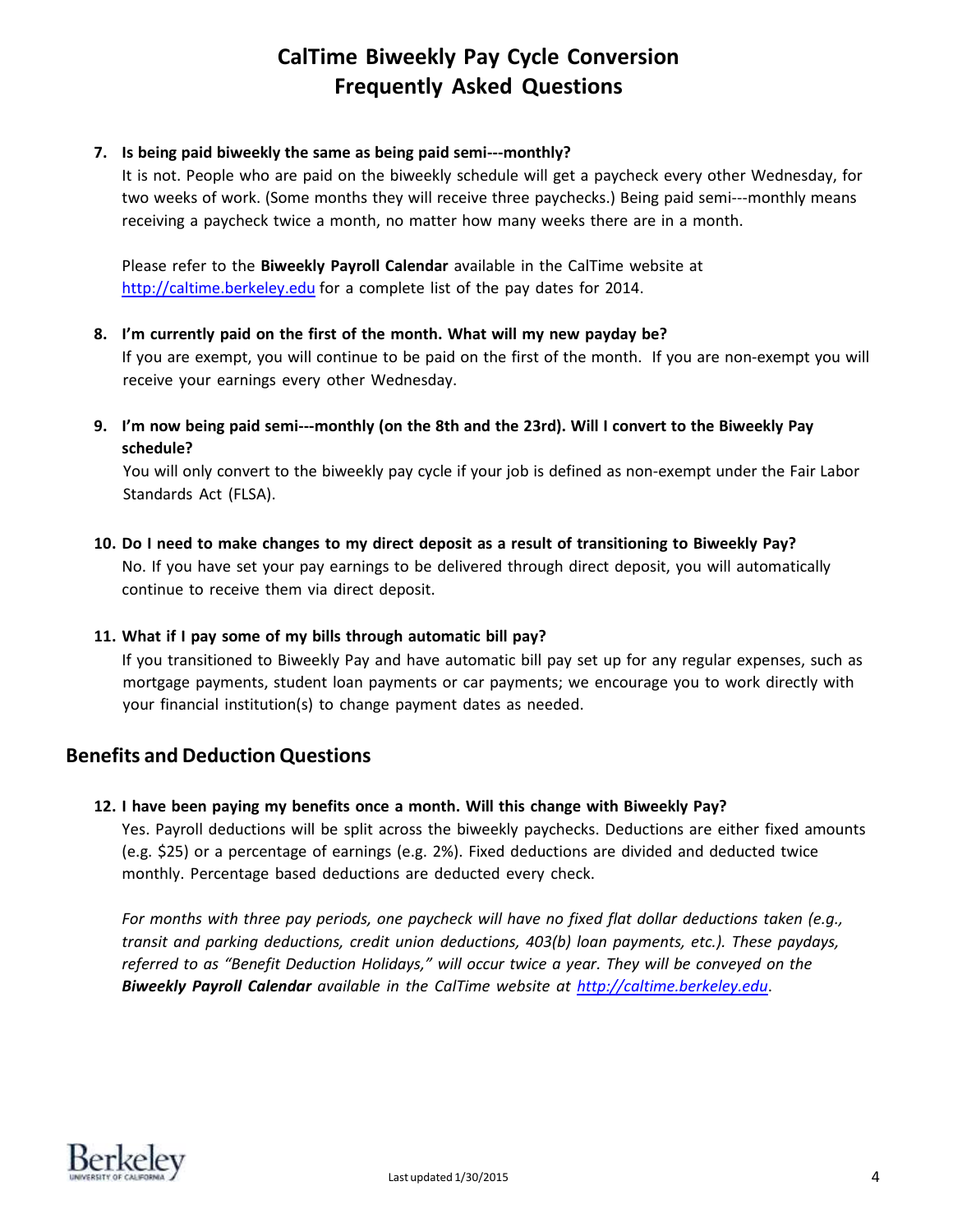### 13. I learned that even though my first biweekly check (Nov. 19) will only include 1 one week of earnings, **UC Berkeley is taking half of my monthly benefits deductions from that paycheck. Why?**

UC system-wide policy dictates that benefits deductions must be taken in advance. Therefore, prior to November 1<sup>st</sup>, all benefits deductions for the following month have been taken out from each monthly paycheck. As we move to biweekly pay cycles, deductions will be split across biweekly paychecks.

Keep in mind that although the Nov. 19 paycheck is smaller than a typical paycheck since it will only *reflect one workweek and half of December's benefits deductions, it also arrives sooner than usual.*

#### **14. What is a Benefit Deduction Holiday?**

A Benefit Deduction Holiday is the payday following a month that has three biweekly pay period end dates within the month. This paycheck will have no fixed benefits/deductions taken; only percentage based deductions will be taken.

#### **15. When is my retirement deduction taken?**

Your UC mandatory retirement contributions, UCRP and DCP---CAS, are taken each biweekly payday.

#### **16. I contribute to my 403(b) and/or 457(b) plans. When will my contributions be taken?**

If you set up your contributions as a percentage deduction, the percentage amount will be taken each payday. For example, if your current 403(b) contribution is set at 5% per month, a 5 % contribution will be made each biweekly payday. If your contribution is setup as a flat amount, it will be deducted from 24 checks out of your 26 biweekly checks in the year. (It will not be deducted on the two Benefit Deduction Holidays in the year.)

#### **17. Will I need to make any changes to my taxes or withholdings?**

If you have an additional tax amount deducted from your paycheck, that monthly amount will be split in half, and 50% will be withheld from each biweekly check. If you do not want the current additional amount to be split in this manner, please go to the At Your Service website and review and/or update your W---4/DE---4 Form.

#### **18. How does the change in pay frequency affect my Federal and State income taxes?**

Your income will continue to have taxes withheld according to the Federal W---4 and State DE---4 forms you currently have on file. Your earnings will have taxes withheld based on the biweekly tax schedules set by the Internal Revenue Service and the Franchise Tax Board. You can review the current tax schedules online a[t http://controller.berkeley.edu/income-tax-withholding-information.](http://controller.berkeley.edu/income-tax-withholding-information)